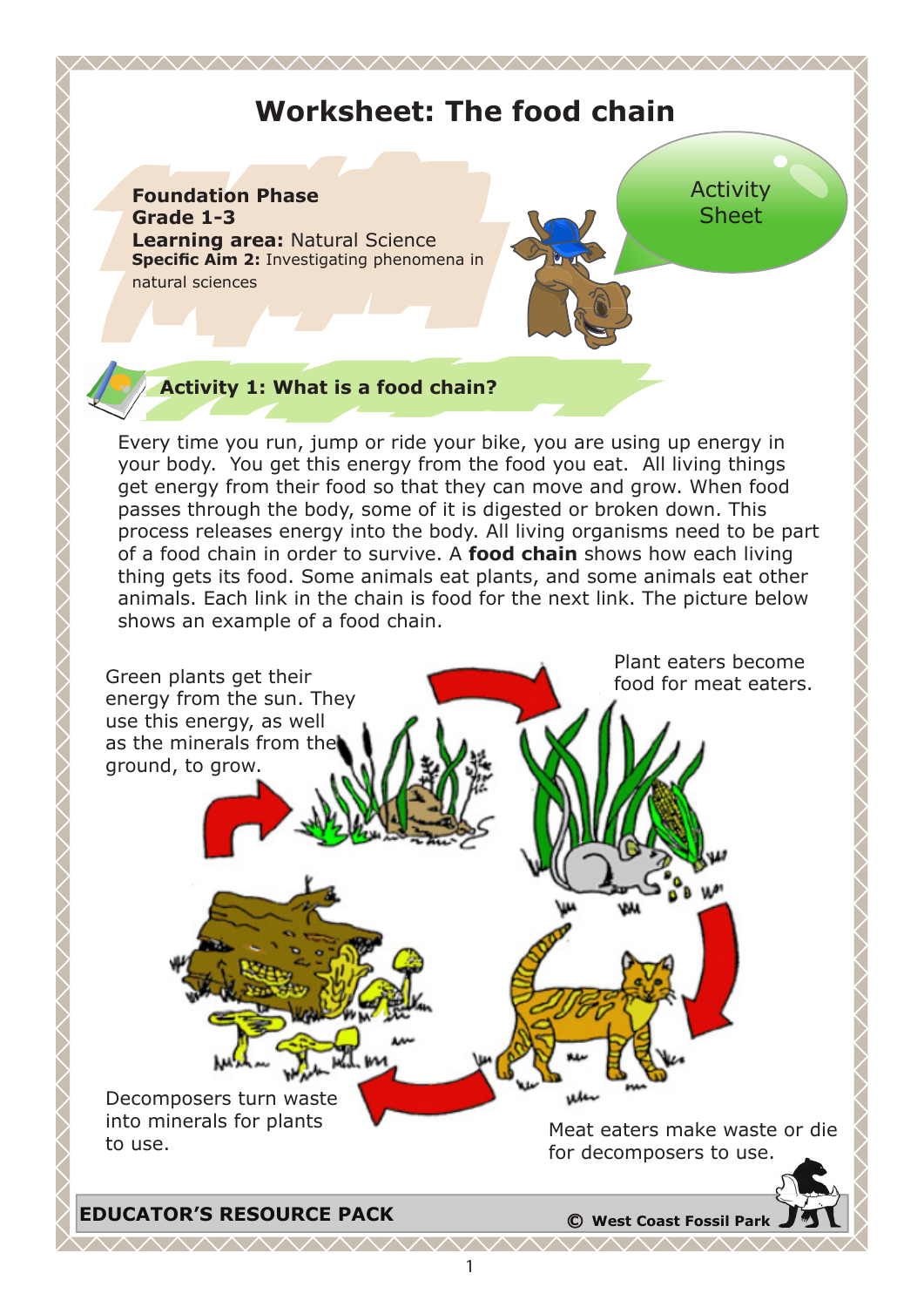**Producers** are the beginning of a food chain. Producers are plants and vegetables. They use energy from the sun to make food during photosynthesis.

**Consumers** are the next link in a food chain. Consumers cannot make their own food. They are divided according to what they eat. The first link starts with the animals that eat plants. They are called **herbivores**. The next link is those animals that eat the herbivores. Consumers that eat other animals are called **carnivores**. Animals that eat both animals and plants are called **omnivores**.

### **Questions:**

- 1. What do you think is the main source of energy on Earth?
- 2. What do the arrows in the picture below show us?

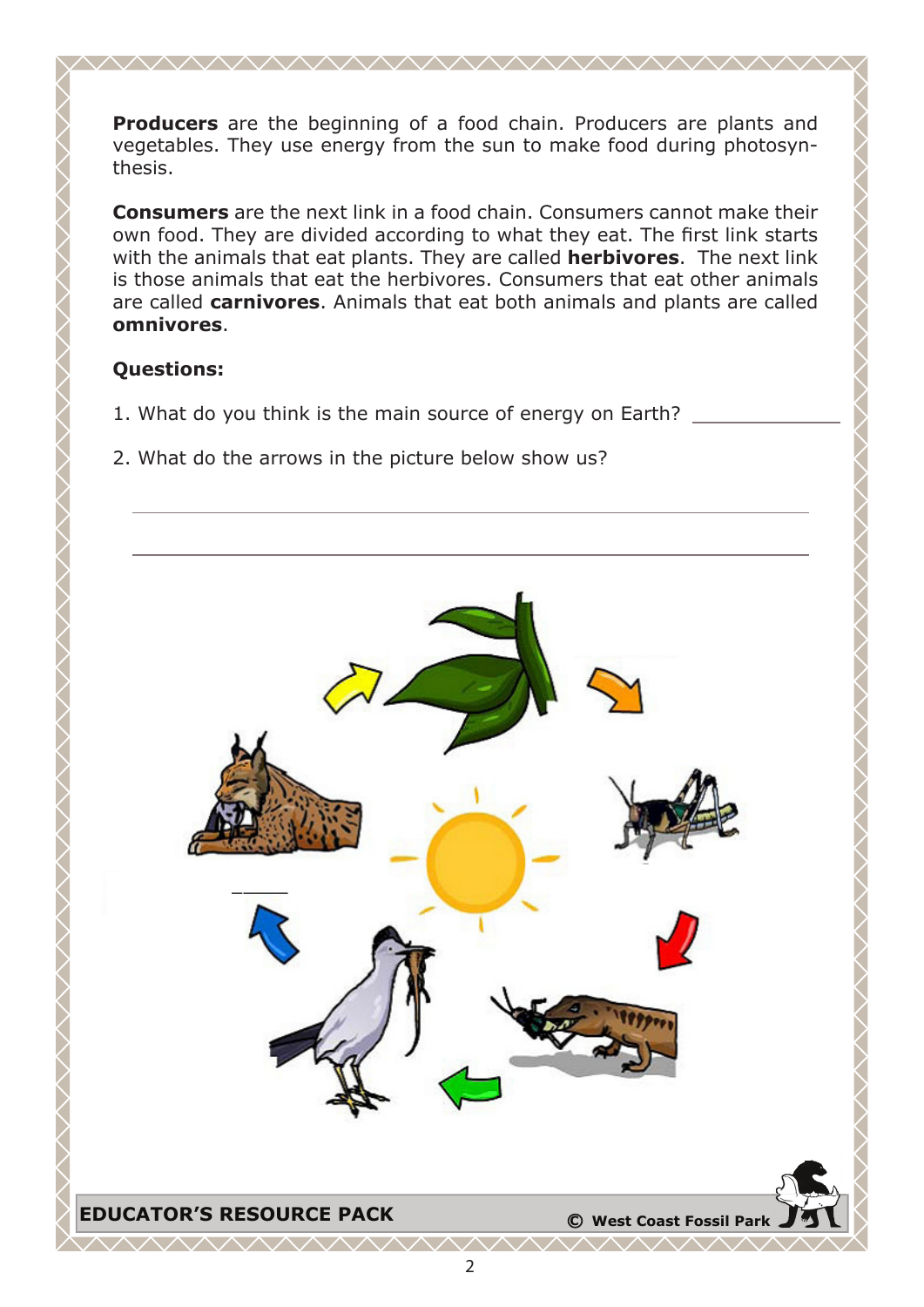## **Activity 2: Fossil Park food chains**

1. Your teacher will give you a sheet with pictures of fossil animals that you learned about at the Fossil Park. Colour in each animal. Cut out the animals and select some of these pictures to make a food chain. Paste your food chain on a separate piece of paper.

<u>AAAAAAAAAAAAAAAAAAAAAAAA</u>

- a. Draw arrows between each link.
- b. Label each link in the food chain.
- 2. Why do you think the fossil park animals became extinct?



Humans can be helpful in many ways but can also cause lots of damage. They harm many living things, including plants and animals.



- 1. What will happen to the food chain if man cuts down all the trees?
- 2. What will happen to the food chain if man kills all the giraffes?
- 3. What will happen if man kills all the lions in the food chain?
- 4. What message can you give your friends about man and the environment?

**EDUCATOR'S RESOURCE PACK <sup>C</sup> West Coast Fossil Park**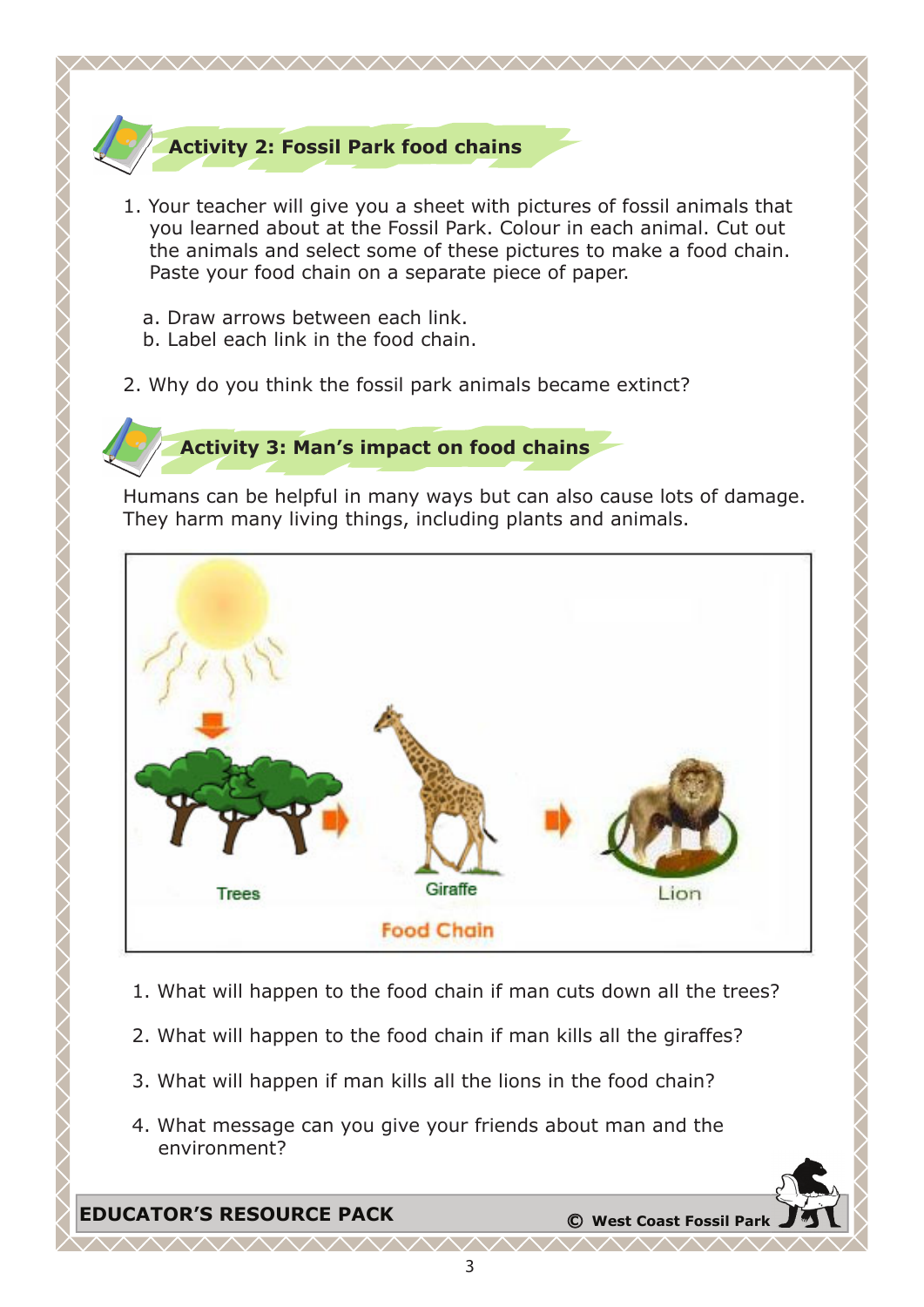# **Teacher notes**

<u>WWW.WWW.WWW.WWW.WWW.</u>

### **Activity 1: What is a food chain?**

- 1. The Sun
- 2. They show how energy is transferred from one living organism to another.
- 3. Labels in the food chain.



- 4. Answer  $= 5$
- 5. Answer  $= 4$

### **Activity 2: Fossil Park food chains**

- 1. Learners own food chain
- 2. They were not able to survive because they could not adapt to changing conditions in their environment.

### **Activity 3: Man's impact on food chains**

1. There would be no vegetation for the browsing herbivores to eat and they will die.

Feeders in the next link of the food chain will also die as they will not have any food to eat.

![](_page_3_Picture_14.jpeg)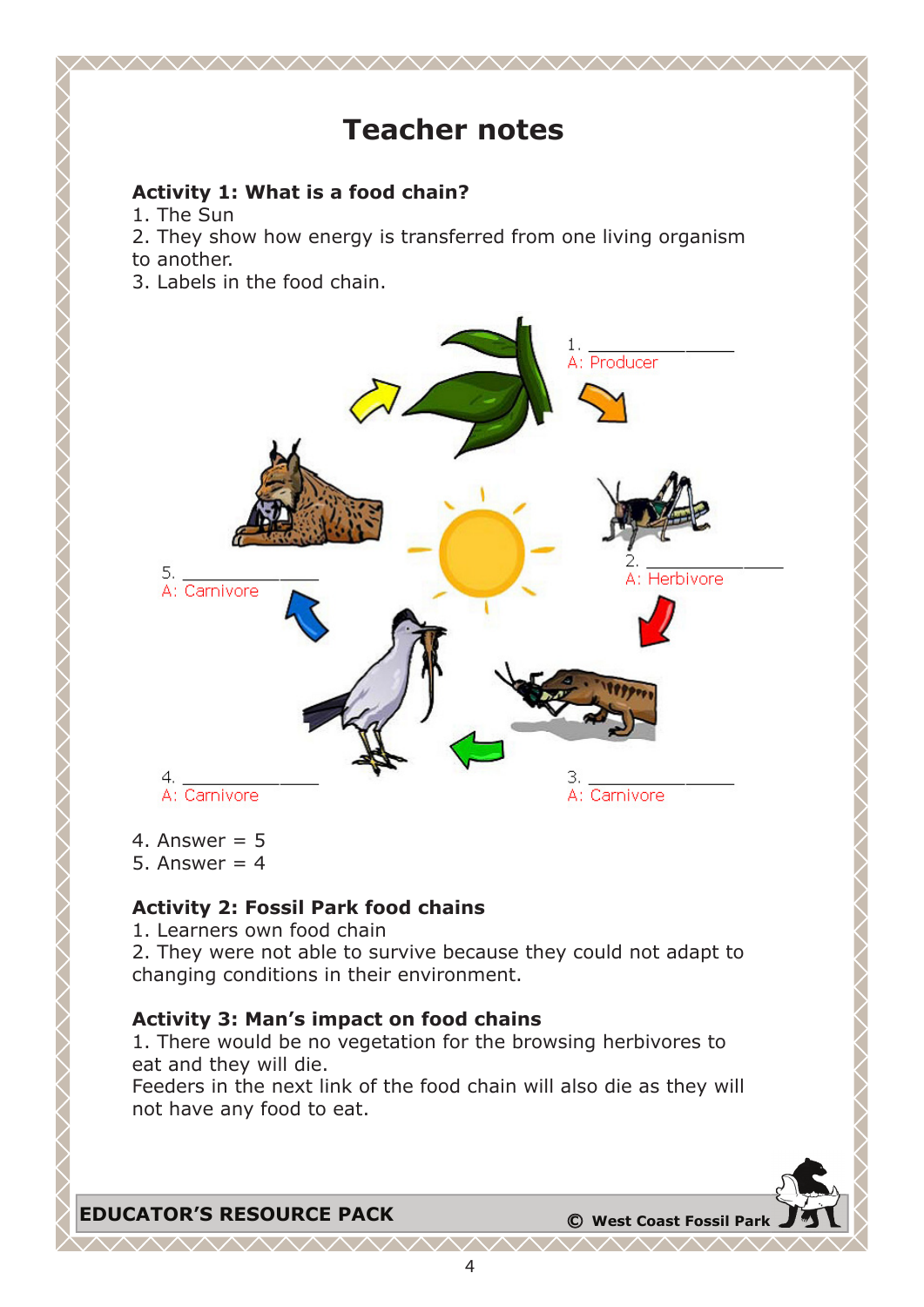2. Certain trees that were adapted to grazing by the giraffes would become larger, and more common, which would affect the ability of other tress and plants to grow as they would be competing for sunlight and minerals from the soil. The lions and other predators which take giraffes will start eating other animals, which will impact the size of their populations.

<u> VAAAAAAAAAAAAAAAAAAAAAA</u>

3. Giraffes will breed unchecked, and will eventually run out of food when their population gets too large - a threat to their own existence. There will be a knock-on effect through to all the herbivores which eat similar vegetation to the giraffe as there will be increased competition. This in turn will affect the carnivores feeding on these animals as eventually populations will start to decline through starvation and other stresses brought on my large populations of herbivores.

4. We need to be responsible – eat responsibly and take care of our environment. We need to exploit this planet in a sustainable way.

### **EDUCATOR'S RESOURCE PACK <sup>C</sup> West Coast Fossil Park**